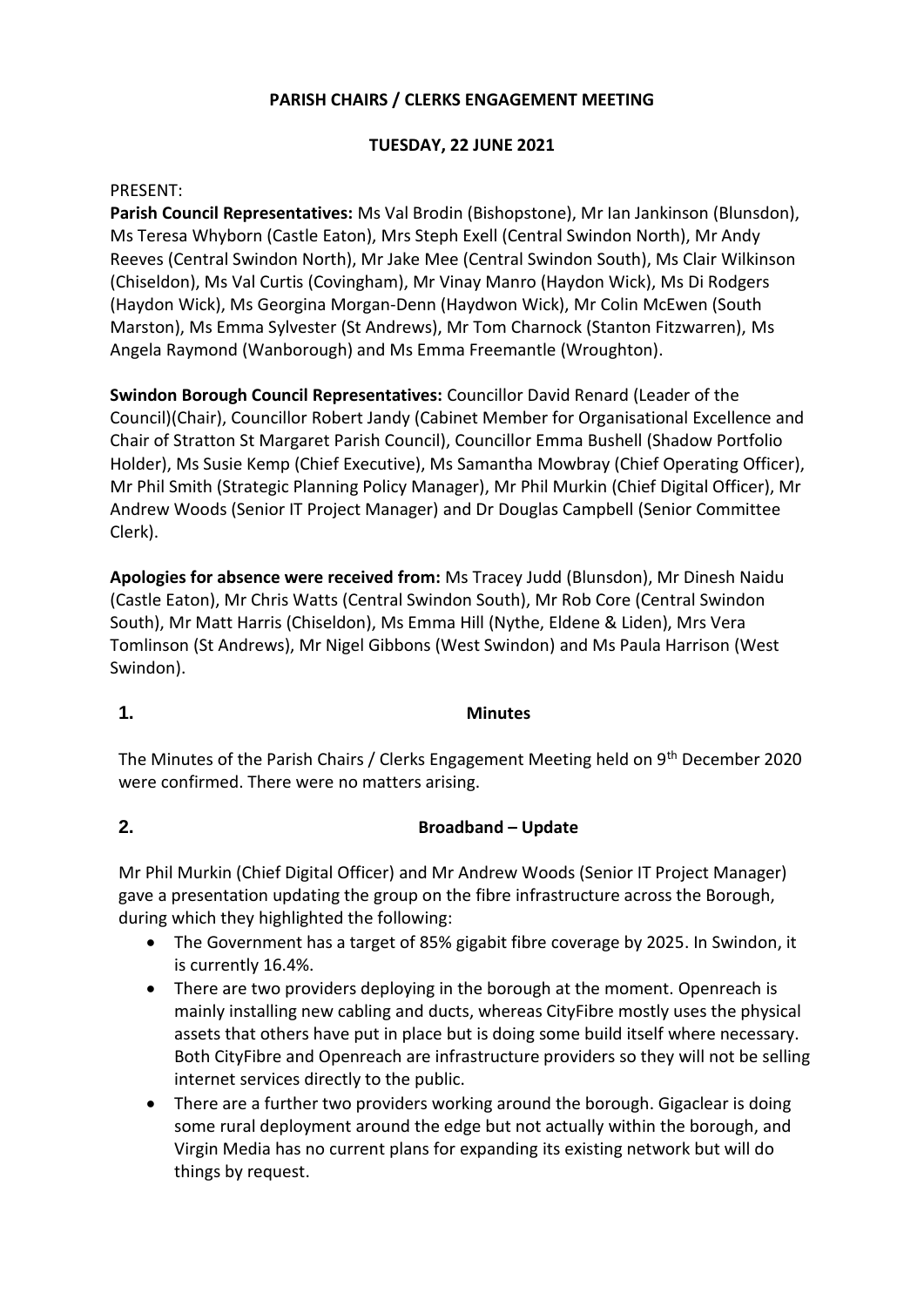- These are all commercial deployments and these providers are prioritising profitable areas. The role of the Borough Council is to facilitate that deployment in terms of build, Highways, and Way Leaves for its premises.
- Both Openreach and CityFibre have asked for Bulk Way Leave agreements for the Council's residential properties to make it as streamlined and efficient as possible to deploy to those premises.
- There are nine exchanges that fall inside the borough. The Toothill, Haydon Wick and Swindon exchanges are currently on upgrade, and Openreach is utilising existing ducting and poles and laying fibre in those areas at the moment.
- Openreach has announced that Stratton is the next exchange to be picked up later this year, and an announcement is expected on an indicative timeline for the Blunsdon and Highworth exchanges.
- DCMS schemes were submitted for all 3 exchanges in Wroughton, Chiseldon and Wanborough. The Chiseldon and Wanborough schemes are now live so it is possible for residents and businesses in those exchange areas to join those schemes and to submit for vouchers. The Wroughton scheme was declined by DCMS on the grounds that there were fibre providers looking to lay fibre in the Wroughton area already.
- BDUK has a project gigabit programme which aims to pick up areas around the country that are not commercially attractive to service providers. It is anticipated that the fringe areas around Swindon will be included in a single lot covering South Gloucestershire, Wiltshire, and some parts of Oxfordshire.
- CityFibre has put in two brand new fibre exchanges; one in Kembrey Park and the other in Derby Close. The areas they are going out to next are Stratton and Pinehurst.

The following matters arose and were discussed:

- The discussions held with CityFibre and Openreach to encourage them to collaborate on build areas and to share infrastructure where possible.
- To qualify for the DCMS scheme in Bishopstone and Hinton Parva, they need 100% take up of subscriptions for vouchers, which is not viable. It is likely, however, that this area will be covered by the project gigabit programme.
- Openreach will still supply to an individual premises if the owner of the premises is willing to pay for the connection to the green cabinet. Once the green cabinet has been made live, other people in the area can be connected quite cheaply.
- Openreach has an obligation placed on it by central government to supply any new development of more than 20 dwellings. When they announce an exchange, typically it means that 85% of the premises that fall within that exchange will be upgraded to fibre.
- That the move from 4G to 5G, due to follow on from the fibre roll out, may render some existing masts unnecessary. However, some might be upgraded to 5G.
- How the Castle Eaton photovoltaic park cable and the electric supply cable from the Inglesham solar farm are enabled for fibre, which will be passed on for information to CityFibre and Openreach.
- That by 2025 it is expected that Openreach will have discontinued the use of the PTSD line system and moved to a database system. This is in particular will affect analogue systems such as automated burglar alarms, the help systems for aged people and traffic lights to name a few. The Council is currently reviewing its provision.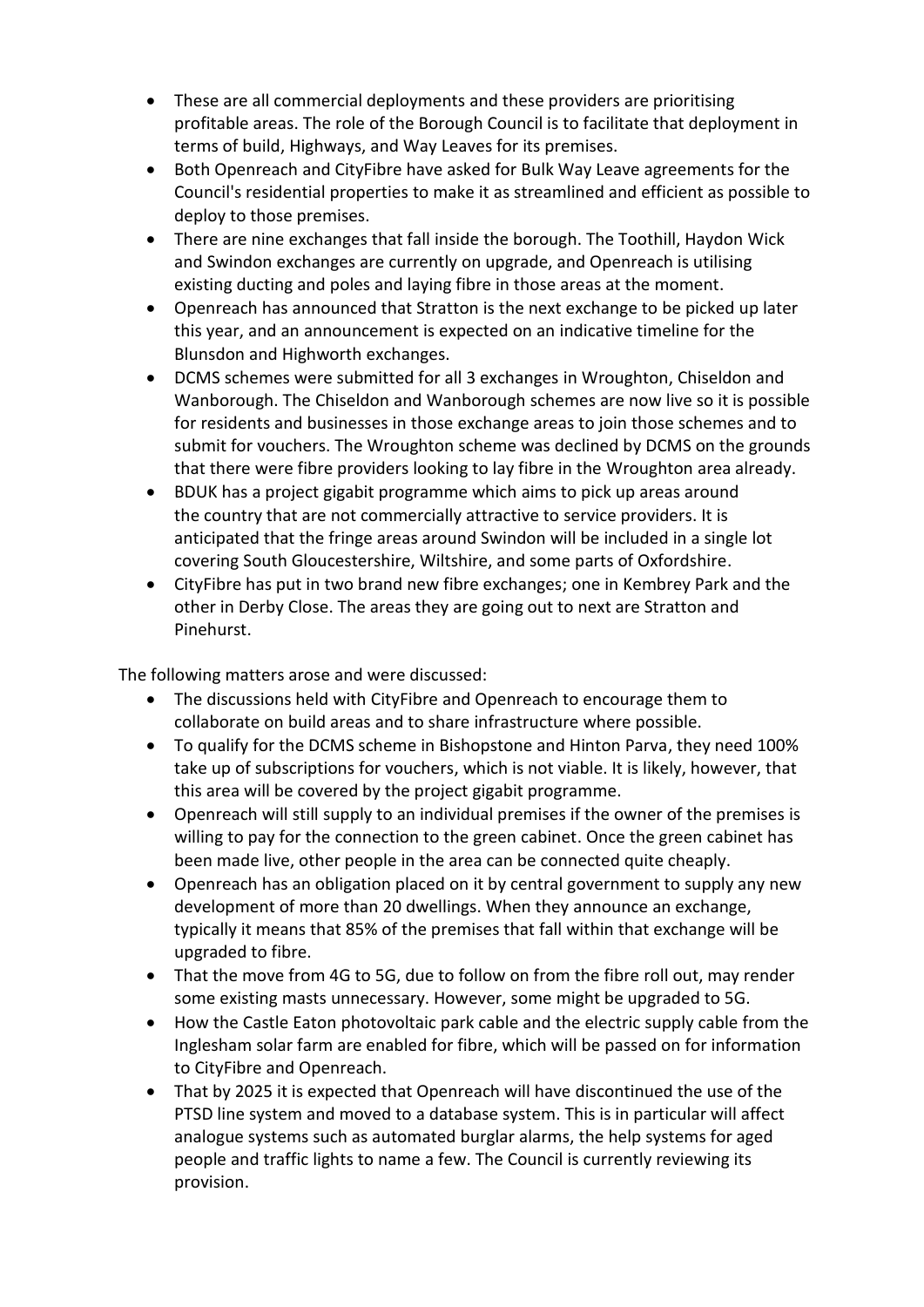A copy of the slides can be found here:



## **3. Forward Planning Update**

Mr Phil Smith, Strategic Planning Policy Manager, gave an update to the group and highlighted the following:

- The Borough Council has approved the Stratton St Margaret and Blunsdon East Neighbourhood Plans following the successful referendums on  $6<sup>th</sup>$  May. The Plans now form part of the Development Plan alongside the Local Plan, other Neighbourhood Plans, and also a number of Minerals and Waste Plans as well. They will be considered in respect of planning applications in those two areas going forward.
- On 7<sup>th</sup> July 2021, Cabinet will be considering revisions to the Local Plan and, subject to approval, it will be going out for consultation (beginning on 29<sup>th</sup> July 2021 and running for seven weeks). The intention is to then formally submit it through Cabinet and Council, then on to the Planning Inspectorate, which will hold an examination in public (possibly early to mid-spring 2022).

The following matters arose and were discussed:

- The latest position on the five-year housing land supply will be announced soon. Officers are still confirming the figures and a statement will be released shortly.
- The Neighbourhood Plan for Blunsdon will be given full weight in terms of the Development Plan, alongside the Local Plan, on decisions on outstanding development applications. Applications are always considered in respect of the policies in force at the time of making that decision.
- The infrastructure delivery plan for Blunsdon to enable traffic flow at the Turnpike junction, the details of which can be obtained from Sam Howell.
- 

# **4. Matters from Parish and Town Councils**

# Community Governance Review

Councillor David Renard, the Chair and Leader of Swindon Borough Council, advised the group that the Council may be embarking on a Community Governance Review (CGR), which would take up to a year to complete. The Chair referred to the slides he was presenting and highlighted the following:

- The last review took place in 2016 resulting in the current, fully parished landscape. All areas apart from Inglesham now have a Town or Parish Council.
- Some requests and suggestions have already been received for a review:
	- $\circ$  South Marston and Wanborough have an interest in what is happening in terms of the New Eastern Village area.
	- o Badbury Park is now fully built-out, and there is some discussion as to whether it should have a separate parish council or not.
	- o In the Wichelstowe area, East Wichel has been built for quite some time and currently sits in the Central Swindon South Parish, but Middle and West Wichel is being built-out rapidly and will continue to develop over the next 10 to 15 years.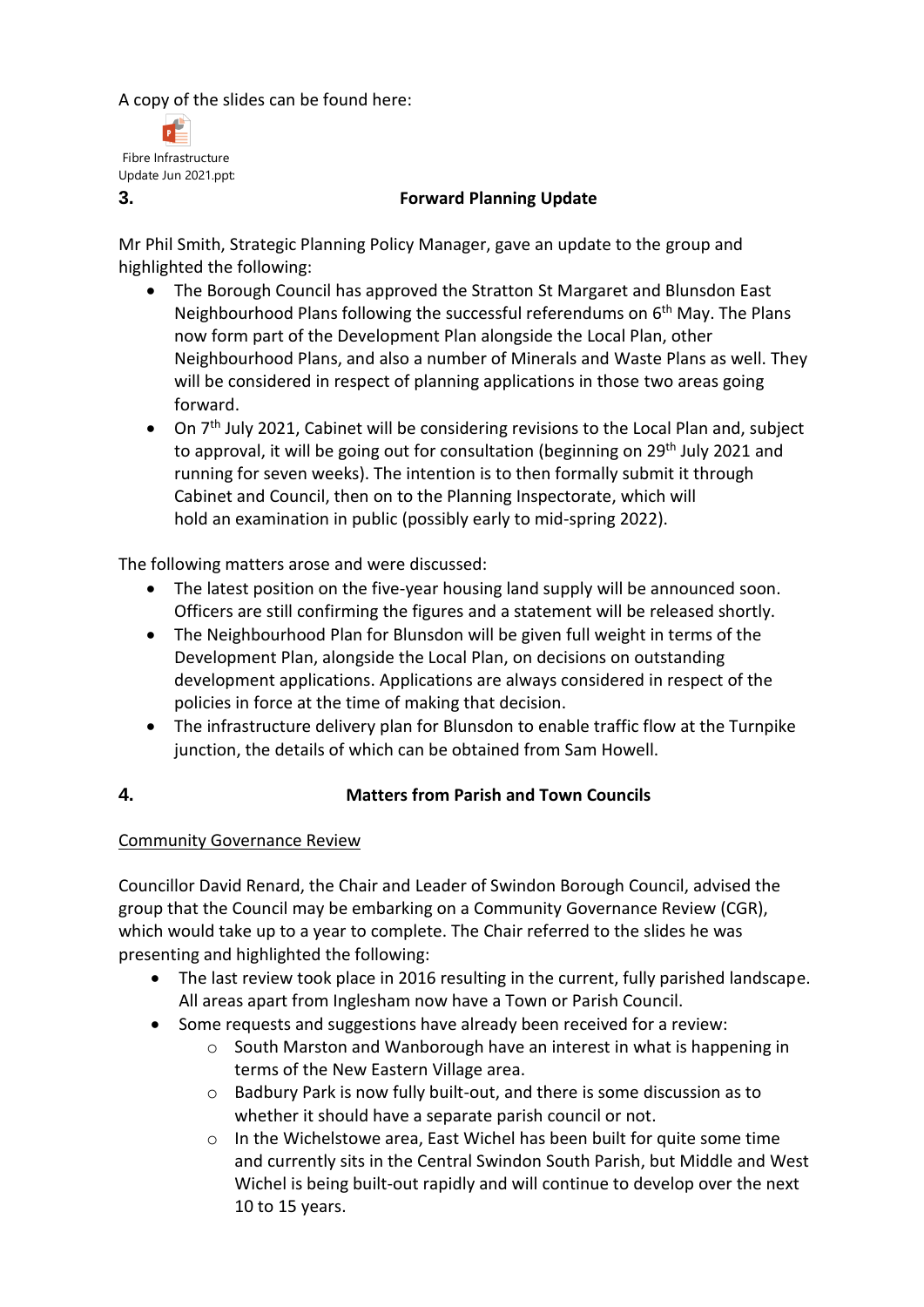- $\circ$  Tadpole Farm is now built-out and has significantly enlarged St Andrews Parish.
- Officers will review any suggestions that come forward from the parish and town councils and also consider the views of other stakeholders. Terms of reference and a timetable will be drafted, and ultimately Cabinet and Council will need to approve any final recommendations within the 12 month time frame.

The Group were invited to consider what the review could potentially include and the following matters arose and were discussed:

- How different parts of the borough will have different requirements and that some may choose not to participate in the review because they have had no major development.
- Some developments are now largely built-out and in those cases there is a need to establish what fits after the event. With others, like the New Eastern Villages, it can be discussed whether these are going to be developments with a management company infrastructure or whether they are going to have a local council leading the green infrastructure.
- $\bullet$  If there is no appetite for a review in a given area, there is no point in having a borough-wide review, especially in stable areas that are not anticipating change in the future.
- With regards to the New Eastern Villages, there are plans to develop that area over the fullness of time and there is a strong argument for having a single body that looks after the whole area, and this could be a parish council with wards.
- Developers and builders are wedded to the idea of management companies but it would be better if there is just a single type in a given area to avoid double taxation.
- That the parish and town councils are being invited to formally discuss this and to let the Council have initial views as, once the process has started, it has to be completed within the year according to legislation.
- That the new urban parishes should not be involved in the review given that they have recently gone through the process and each respective council has created their own governance structure, transferred assets and services as well as invested in multi-million pound contracts.
- That if a request is received to look at a particular area then it will be reviewed, however it does not mean that there would be subsequent changes in that area as a result of that review.
- That it is anticipated that the Council will bring in external capacity to undertake the review and pick up any associated costs.
- That it would be helpful if information is shared on how a CGR is triggered and the technicalities of what will happen should a petition be raised against the wishes of the parish council.

Resolved – (1) That the Parish and Town Councils be invited formally to discuss this matter and submit their views on the remit / scope of the CGR by the end of July 2021. (2) That information regarding the legislation on Community Governance Reviews being triggered by petitions would be circulated following the meeting.

A copy of the slides can be found here: